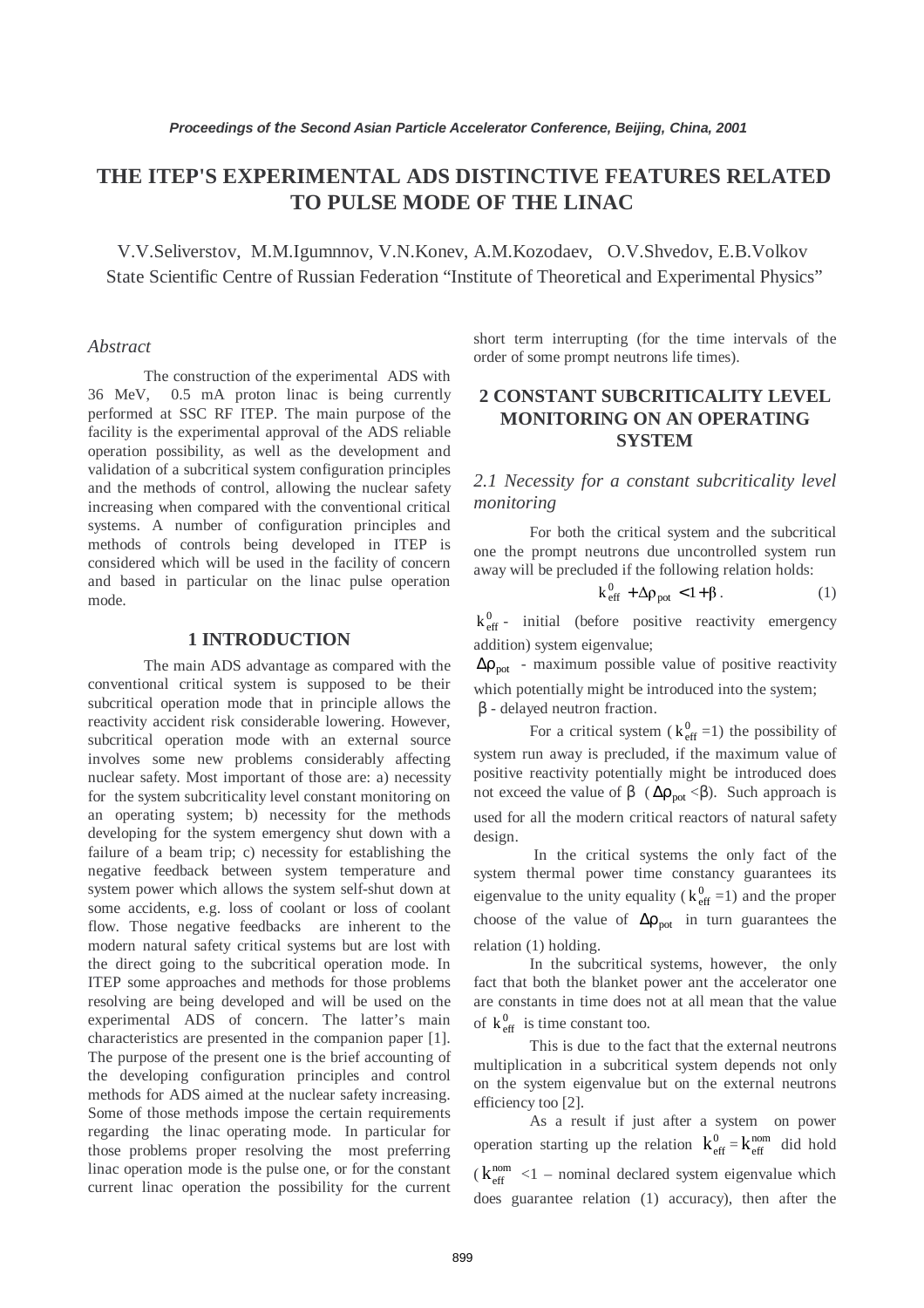system on power operating for some time the only fact of the blanket and the accelerator simultaneous powers time constancy does by no means guarantee that the value of  $k_{\text{eff}}^0$  is time constant too, and thus that condition (1) does not be violated.

Thus the critical systems control conventional principles based mostly on the of system thermal power monitoring do not effective enough for the subcritical systems and consequently the new principally different ones have to be developed and practically validated.

So going to subcritical mode operation involves the additional problem relating to the necessity for the system subcriticality level constant and reliable monitoring in order to assure the relation  $k_{\text{eff}}^0 \leq k_{\text{eff}}^{\text{nom}}$ holding at all the system operating regimes.

#### *2.2 Subcriticality level monitoring principle*

The approach to and the main principles of the reliable monitoring and controlling suitable both for ITEP's experimental ADS facility and for the practical application ADS driven by pulse mode linac as well are developed in ITEP. Principle is based on the developing and using the computer code for the full-scale three dimensional numerical modeling of all of the physical and thermo-hydraulical processes in the real time scale peculiar to the prompt neutrons based ones.

In the real time scale the on-line constant comparing is performed between the measured and calculated system parameters, and their on-line numerical analyses generates a lot of information regarding the abnormal regimes initiating (including the deviation of current  $k_{\text{eff}}$  value from the nominal one), their nature and working out recommendations for the personal proper actions.

The full-scale three-dimensional numerical modeling of prompt neutrons dynamics in the real time scale has no world analogies. The experimental approval and validation of such methods and codes is the most important condition for their further practical application and thus this fact is that determines the actuality of such methods on the ITEP's experimental facility validation.

The possibility of the full-scale three dimensional prompt neutron dynamics in the real-time scale modeling is due to the developed in ITEP proper method based on solving the dynamic equations expressed in the integral form [3].

## *2.3 Integral form of the prompt neutrons dynamic equations*

Let for all of the prompt neutrons sources be known the initiation probability functions  $K(r_0,r,t)$  – probability that a neutron of a given spectrum introduced into the system at the point  $r_0$  at the moment t=0, initiates a prompt neutron at the point r at the moment t.

#### I.e. are known

 $K_p(r_0,r,t)$ – initiating function for fission prompt neutrons;  $K_d(r_0, r, t)$ – for group 'd' delayed neutrons;  $K_{ex}(r_0,r,t)$ – for external source neutrons. Let further  $Q_{ex}(r,t)$  be a given space-time distribution of a given spectrum external source.

Then the system space-time distribution of the fission prompt neutrons birth  $-Q<sub>p</sub>r,t$ ) is defined from the integral equation solution.

$$
Q_{p}(r, t) = \int_{V} dr_{0} \int_{0}^{t} Q_{ex}(r_{0}, t) K_{ex}(r_{0}, r, t - \tau) d\tau +
$$
  

$$
\int_{V} dr_{0} \int_{0}^{t} Q_{p}(r_{0}, t) K_{p}(r_{0}, r, t - \tau) d\tau +
$$
  

$$
+ \int_{V} dr_{0} \int_{0}^{t} \sum_{d} \lambda_{d} C_{d}(r_{0}, \tau) K_{d}(r_{0}, r, t - \tau) d\tau,
$$
 (2)

where the delayed neutrons precursors  $C_d(r,t)$  is defined as

$$
C_{d}(r, t) = \frac{\beta_{d}}{1 - \beta_{eff}} \int_{0}^{t} Q_{p}(r, \tau) \exp(-\lambda_{d}(t - \tau)) d\tau
$$

 $β_d$ ,  $λ_d$  – fraction and delay constant of the group 'd' precursors respectively.

 When Eq. 2 is solved numerically the fuel zone is divided by the number– $N_f$  of volume elements and the external source zone by that  $-N_{ex}$  of ones.

Accordingly, the initiating functions have the following view and meaning

 $K(i,j,t)$  – probability that a source neutron introduced into the system in the space volume 'i' at the moment  $t=0$ , will initiate a fission prompt neutron in the space volume 'j' at the moment t.

# *2.4 Method for the initiating function determining*

The distinctive feature of the present approach to the prompt neutrons dynamics dealing with and be based on the equations integral form is that all of the initiating functions are to be calculated beforehand, i.e. before the system operation starting and this is done without regarding how much computing time it will take. The system dynamic calculation proper is to start together with that of system operation and be consisted only in Eq. 2 with known initiating functions solving which is a quite simple and an extremely time inexpensive procedure.

Initiating functions are expressed as follows

$$
K(i, j, t) = A_i \times G(i, j) \times \omega(i, j, t), \qquad (3)
$$

 $A_i$  – numerical constant.

For the physical meaning – total number of fission prompt neutron initiated in the whole fuel zone by one given spectrum source neutron introduced in the space volume 'i'.